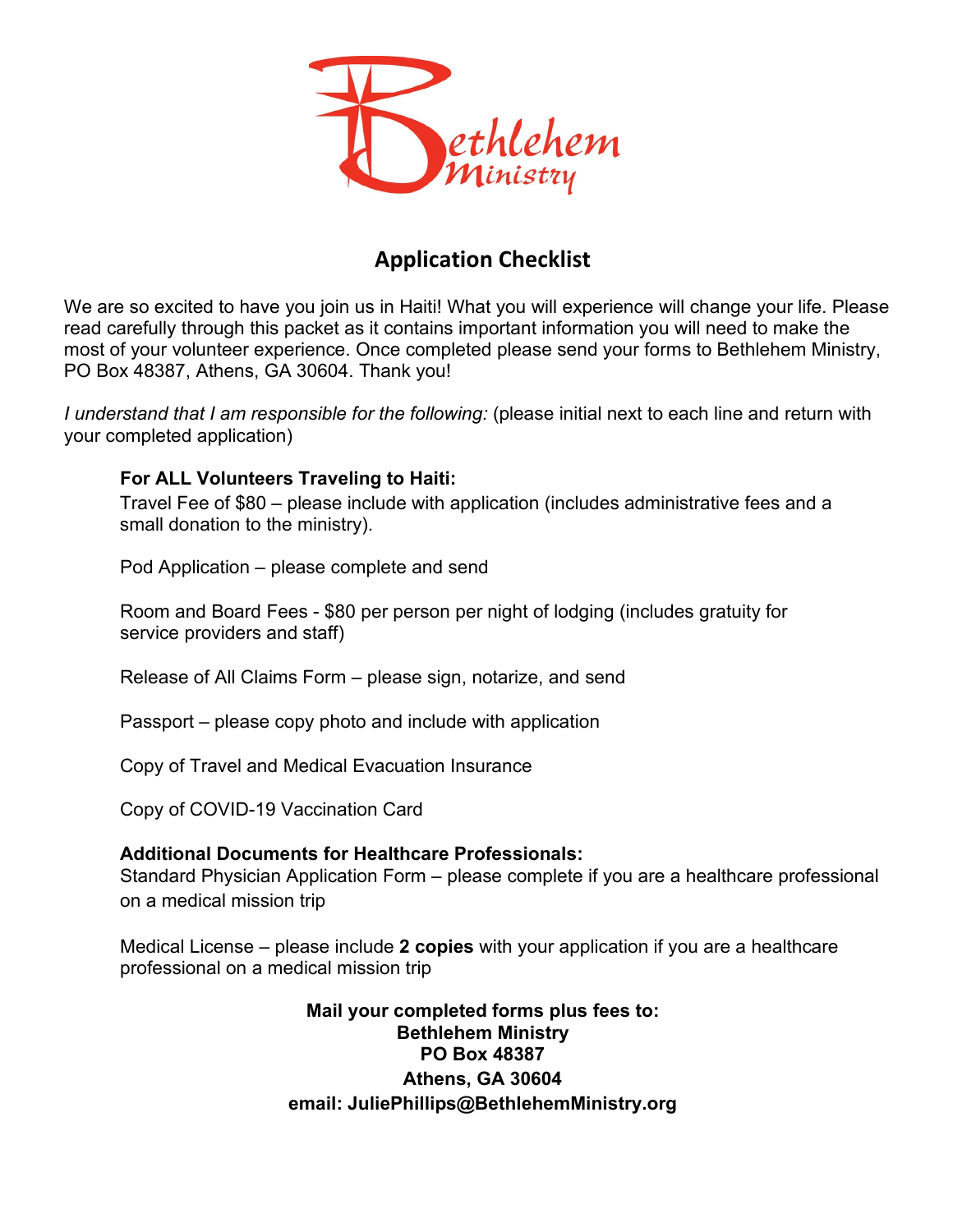### **Travel Guide to Terrier Rouge, Haiti with Bethlehem Ministry**

Thank you for your interest in Bethlehem Ministry and traveling to Haiti. Much information is found on our website, [www.bethlehemministry.org.](http://www.bethlehemministry.org/)

This travel guide is meant to serve as an additional outline, providing prospective volunteers and workers with information that will help prepare them for a trip to Terrier Rouge with Bethlehem Ministry.

Your destination will be the campus of École St. Barthélémy in Terrier Rouge. Within the walls of this campus are the school and three dormitories (PODs) for volunteers (see attached POD application). Each room of the dormitories sleeps 4-6 individuals on bunk beds. Room keys to the exterior door are given to its occupants upon arrival. Each room has a bathroom with a sink, shower, and toilet. While used for washing, the water in the bathrooms should not be used to brush teeth or to drink. There is plenty of purified water available at our dining area. Please fill your water bottle each morning and throughout the day as needed. Additionally, there is electricity in the dorm rooms but we ask that you use this sparingly (no hairdryers please) as it is a drain on the supply to our school and clinic. During the day, the gate to the school's campus is monitored and it is locked at night.

The Clinique Espérance et Vie is visible from the school and is a short walk from the school's campus. During the day, patients from Terrier Rouge and the surrounding areas receive health care there. The clinic contains a triage area, exam rooms, a laboratory, and a pharmacy, and a procedure room. It is staffed by Haitian and volunteer healthcare providers. In addition, translators are present to assist the volunteers. Power is provided to the clinic via the grid, generator, and solar panels. Like the power to the school campus, it is limited and should be conserved.

In addition, the town of Terrier Rouge is within walking distance from the school's campus. Within the city, there is the opportunity to buy items such as bottled sodas and other snacks.

Father Jean Monique Bruno and his wife Marise help to support the school and clinic locally. Additionally, they work closely with the NGO *Espérance et Vie* to develop projects that enhance the quality of life for local residents.

### **Important Telephone Numbers**

Pere Jean Monique Bruno – 011 509 3869-9758 (cell phone in Haiti); +1 954 478-7486 (main cell phone)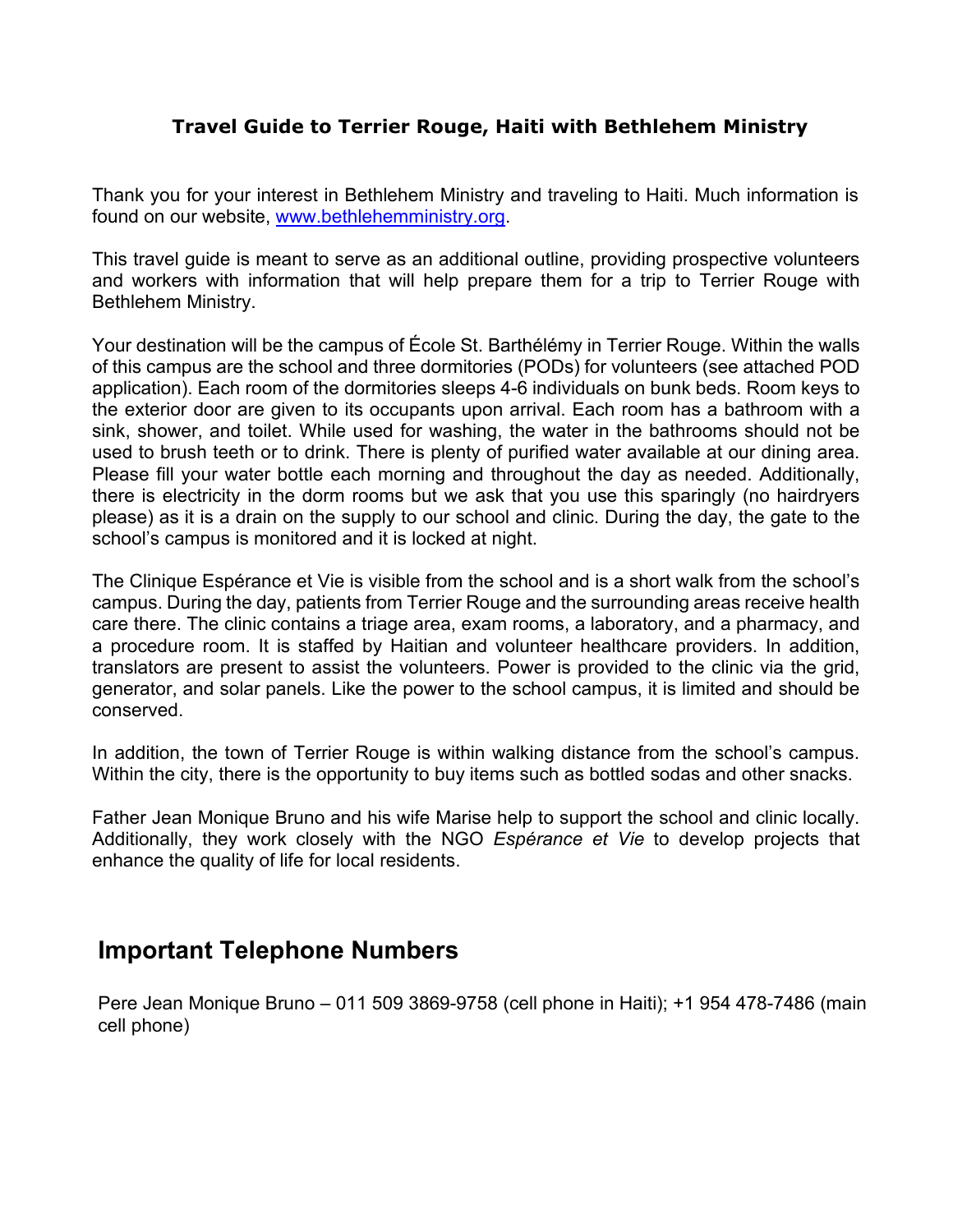# **Travel**

Several months prior to your trip, you must obtain a United States passport. This takes several weeks, so begin this process early. Information can be found at [http://www.travel.state.gov.](http://www.travel.state.gov/)

There are several routes to Terrier Rouge. In most cases, those traveling to work with Bethlehem Ministry fly into Cap Haitien. Flights arrive in Cap Haitien (CAP) from Miami (MIA) via American Airlines. Another route is a direct flight from Ft. Lauderdale (FLL) via IBC Airways.

The airport in Cap Haitien will be a new traveler's first "real" view of Haiti. Creole is the dominant language. The airport is crowded but air-conditioned. The water is likely not safe to drink. While in the airport, one is safe, however. After exiting the plane, follow the crowd to a bus which will take you to immigration and baggage claim. You will proceed to immigration and pay a \$10 USD tourism fee. After obtaining all bags, proceed through customs. At this airport, customs will only be several individuals collecting customs cards and a table or desk.

After clearing customs, the crowd makes its way to the exit. A representative of Bethlehem Ministry or the NGO will be at the exit to guide your group to the vehicles.

Upon exiting the airport, the surroundings can be somewhat intimidating. Follow the lead of your chauffeur. Many Haitian men and children will want to carry bags for tips and they are often persistent. The walk to your ground transportation is short but ask your chauffeur if you feel that you need advice. If you receive assistance with your bags along the way, a \$1 tip is reasonable.

## **Bethlehem Ministry, Inc. COVID-19 Addendum Travel to Haiti**

Effective June 1, 2021

All travelers must be fully vaccinated against COVID-19 (meaning at least two weeks since final immunization shot).

Travelers will need to comply with Haitian and United States entry requirements, which currently include having a negative COVID-19 test for entry to both countries.

Travelers should be aware that the population of Haiti is completely unvaccinated and that vaccinations are not available. All travelers, therefore, are required to wear a mask when in proximity with unvaccinated individuals, practice social distancing as much as feasible, and maintain good hygiene of handwashing and use of hand sanitizer.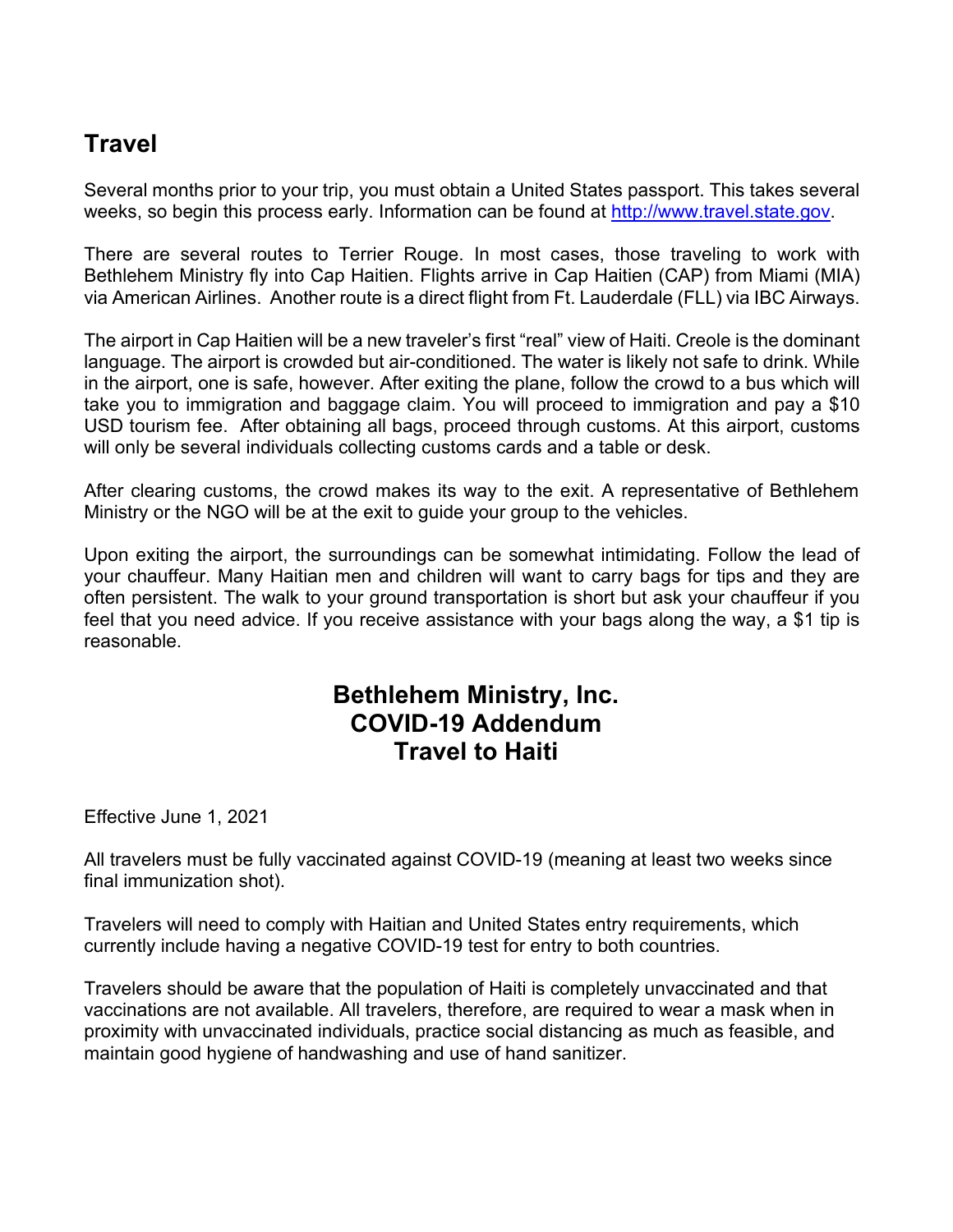# **Medical**

There are several medical issues that must be addressed prior to your trip to Haiti. An update of health information relevant to Haiti can be found at [http://wwwnc.cdc.gov/travel.](http://wwwnc.cdc.gov/travel)

You should consult with your medical provider or a travel clinic regarding what vaccinations and/or medications you need to take for your trip. Bethlehem Ministry cannot give medical advice or recommendations. The following is offered as general information for you as you converse with medical professionals about these matters.

Please visit<https://wwwnc.cdc.gov/travel/destinations/traveler/none/haiti> for the most upto-date list of recommended vaccinations for travel to Haiti. These vaccines are in addition to the routine vaccinations required in the States, such as tetanus. Please note that some vaccinations require 1 or more boosters to be fully effective.

CDC recommended vaccinations for travel to Haiti include, but may not be limited to:

- COVID-19
- Cholera
- Hepatitis-A
- Hepatitis-B
- Rabies
- Typhoid
- Yellow Fever

#### *All travelers must be fully vaccinated against COVID-19 and provide a copy of their vaccination card to Bethlehem Ministry.*

The CDC also recommends malaria prophylaxis when traveling to Haiti. While there are several options [\(http://www.cdc.gov/malaria/travelers/drugs.html\),](http://www.cdc.gov/malaria/travelers/drugs.html)) malarone tends to be a well-tolerated drug. Talk to your physician about which drug might be best for you. Accompanying these medicines with lightweight long sleeves, long pants, and insect repellent is also prudent.

Several other tips should be followed while traveling to Haiti. Anti-diarrheal medicines, such as Imodium are recommended. This can be accompanied by an antibiotic used to treat traveler's diarrhea, such as Ciprofloxacin (Cipro) or Trimethoprim- Sulfamethoxazole (Bactrim or Septra). Talk to your physician about obtaining these drugs.

Avoid the water while in Haiti and the Dominican Republic unless it is bottled. Taking a bottle of water from the US while traveling is advisable. Water purification tablets can also easily be placed in a carry-on in case of the emergent need to use local water. There is plenty of bottled water available once arriving in Terrier Rouge.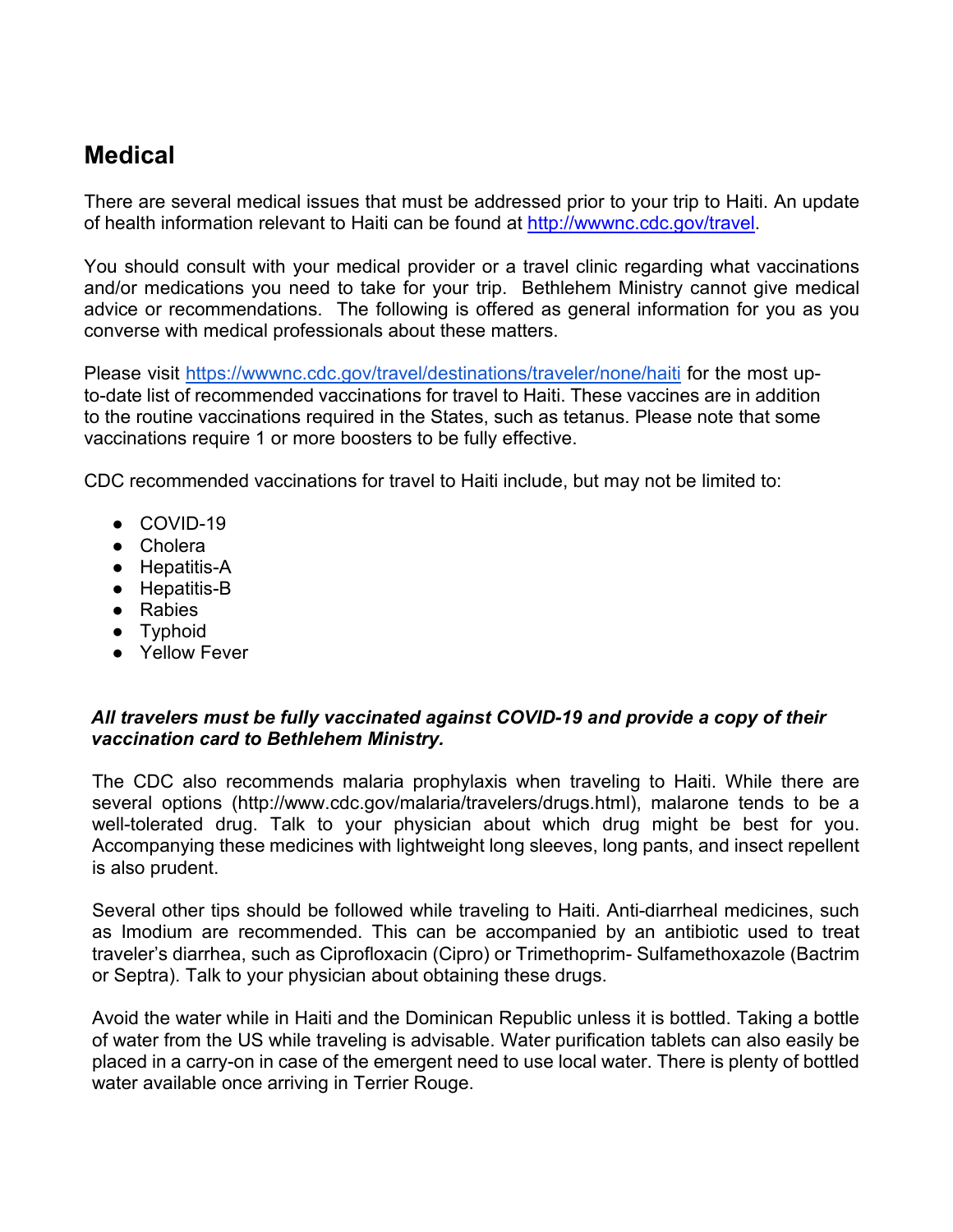# **Expected costs associated with travel to Terrier Rouge, Haiti**

**Airfare:** Airfare costs vary depending on your route to Terrier Rouge. You may research prices online or consult with your BM Team Travel Coordinator.

**Travel Insurance:** Travelers are required to obtain, at their own expense and initiative, travel insurance that provides for medical evacuation, as well as security evacuation. Bethlehem Ministry highly recommends choosing "cancel for any reason" insurance since Bethlehem Ministry cannot be responsible for costs incurred if travel must be cancelled or curtailed.

**Food and lodging while in Terrier Rouge:** \$80 per day per person. This includes a gratuity for the cleaning staff.

We encourage you to bring additional pocket money for incidental costs including gratuities, souvenirs, restaurant/bar tabs, etc. **All gratuities must be given to your Team Travel Coordinator. Please do not give any tips directly to service providers.** Please carry only small bills (\$1 and \$5). Any change you receive will be in Haitian money (Gourdes).

## **Recommended Packing List**

- Long pants (pants with zip off legs work well) and lightweight long sleeve shirts
- Sunglasses and sunhat
- Bug repellent with DEET
- Sunscreen
- Underclothes
- Pajamas
- Two pairs of shoes. A pair of walking shoes and a pair of sandals, for example.
- Toiletries
- Medications, including malaria preventative, Cipro, Imodium, and charcoal tablets
- Journal
- Passport (it is a good idea to also bring a copy of your passport to keep in your luggage in case your passport gets lost or stolen)
- \$1 bills for tipping at airport, etc.
- Reusable water bottle there is plenty of purified water available at the school
- Small travel bag such as a fanny pack to keep personal items safe
- Flashlight and batteries
- Small snacks such as granola bars or other non-perishables

*A note on attire – We ask that you dress conservatively when you are visiting formal classes or assemblies at St. Barthélemy School, volunteering at the clinic, attending a church service, or doing something of the like. Conservative wear does not include shorts, short skirts, or tank tops.*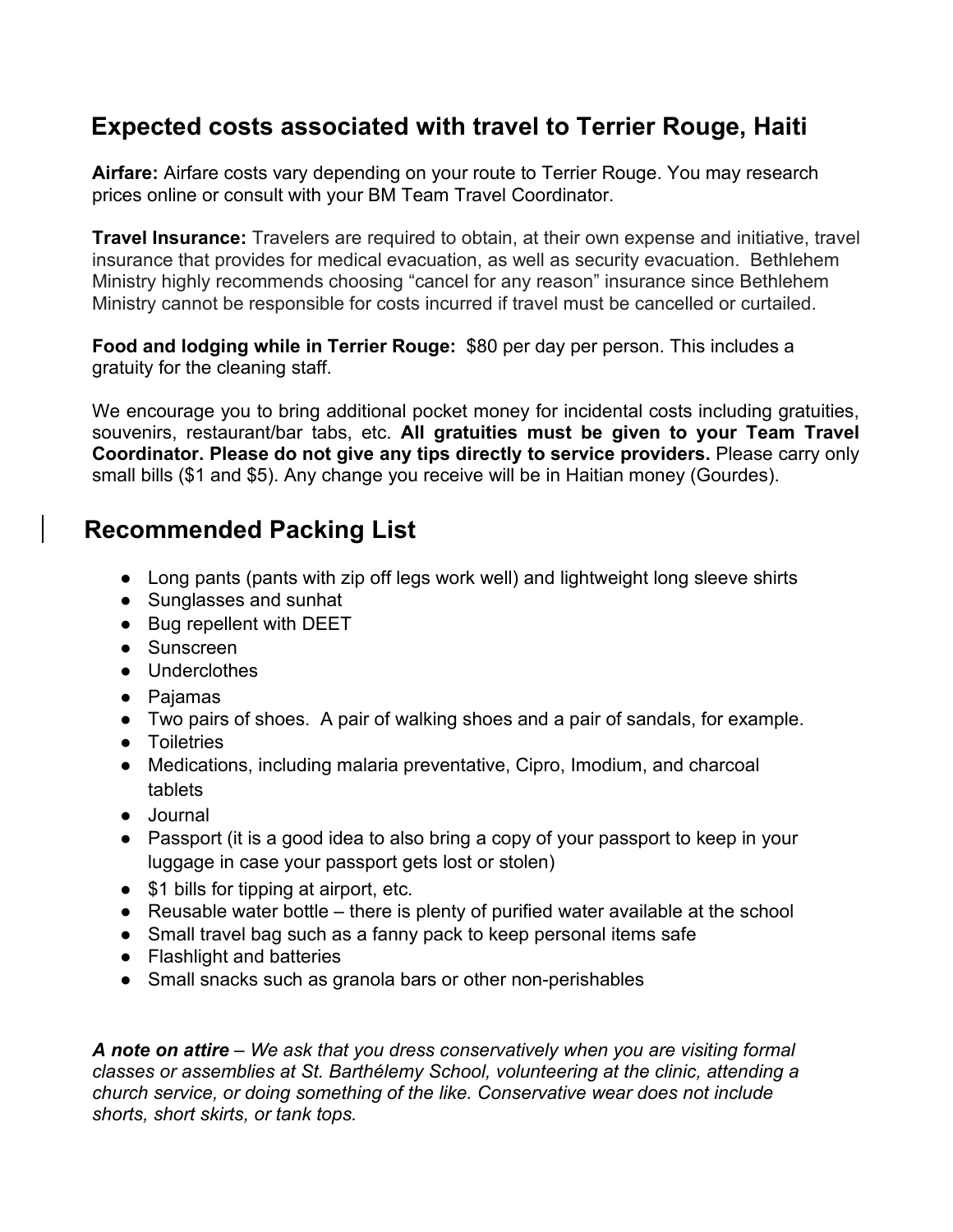### **Policy on Agreements between Bethlehem Ministry and Individuals or Organizations using Esperance et Vie Facility in Haiti**

The purpose of this document is to establish policies and procedures to govern agreements between individuals, groups and organizations who wish to use the facilities funded by Bethlehem Ministry in Haiti.

### **Definitions:**

Organization – Any corporation or named group. An organization will have a contact person and all arrangements between Bethlehem Ministry and the organization will be handled through this contact person.

Individual – Any single person. All arrangements between Bethlehem Ministry and the individual will be made with the individual.

Traveler – In the case of an organization, the organizational representative. In the case of an individual, the individual traveling.

### **Use of facilities:**

### **1. Planning and scheduling**

- a) If there will be any use of the lodging facilities in Haiti, arrangements must be made in advance with the person designated for scheduling lodging. Currently that person is Julie Phillips, Administrator.
- b) If any use is to be made of the clinic or its personnel, arrangements for this must be made in advance with the designated person. Currently, that person is Jean Monique Bruno.
- c) If there is any use of the facilities controlled by Jatropha Projenou, arrangements must be made in advance with the designated person. Currently, that person is Rob Fisher.

### **2. Costs and Payments**

- a. It is understood that use of any facility or personnel will require payment.
- b. The cost of room and board will be determined before any travel but will vary according to current costs in Haiti. The traveler may request a written statement of costs one month in advance. Payment is required in advance.
- c. The cost of transport in Haiti to and from the airport will be determined before travel and will vary according to the current cost of fuel. The traveler may request a written statement of costs one month in advance. Payment is required in advance.
- d. The costs associated with any other planned activity will be determined as soon as practical after the request is made. The traveler may request a written statement one month in advance of travel. Payment is required in advance.
- e. In case an unanticipated activity arises in Haiti, the cost may be requested at the time the arrangement is made. Payment by the requester is required as soon after the completion of the activity as practical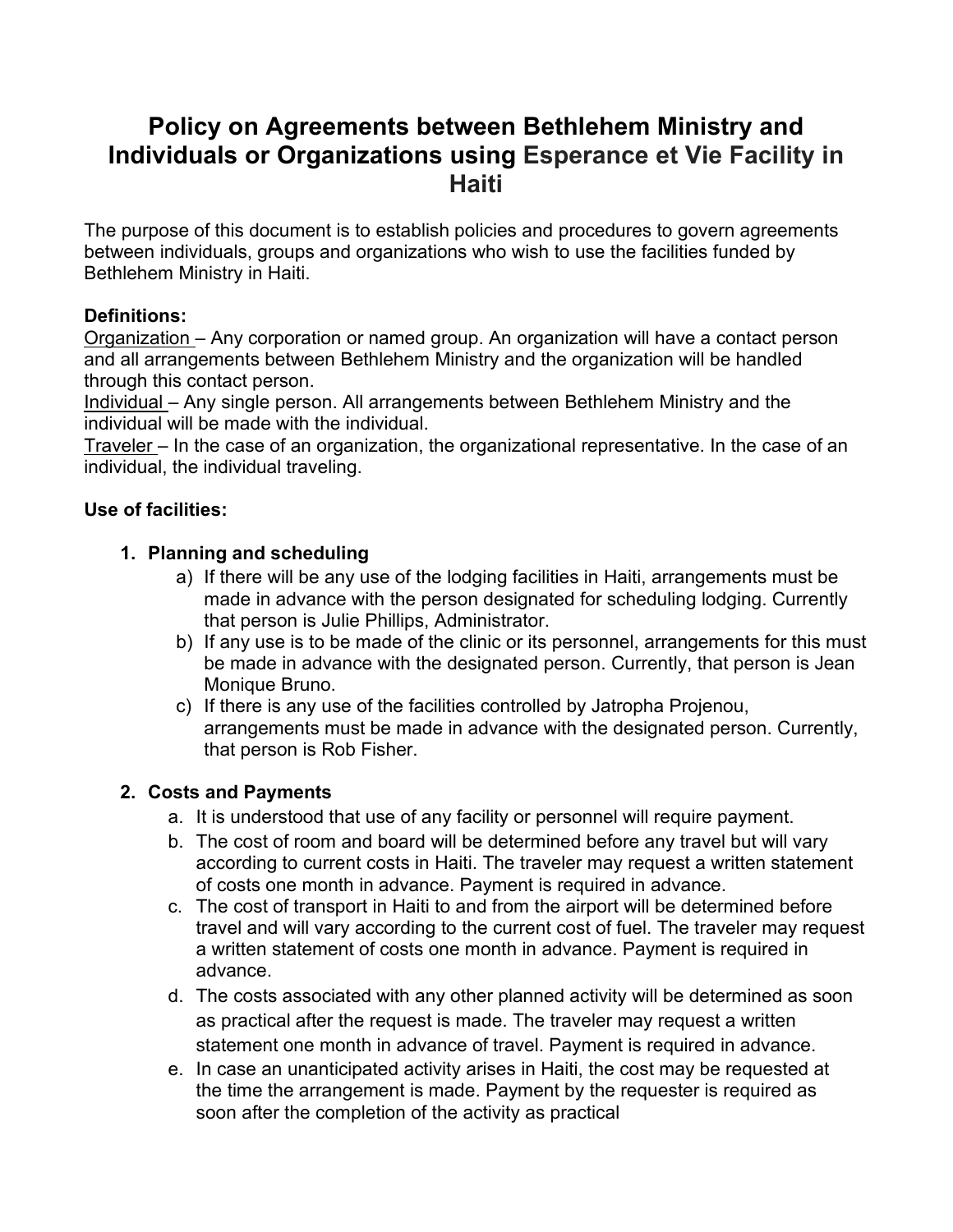### **3. Paperwork**

- a) Every visitor must sign the Release of Claims Form. This form is available on the web site.
- b) Every person expecting to exercise a healthcare skill in the clinic must present credentials (in-date license). A link to the form is on the web site.
- c) Groups using housing at the school must fill out a "Pod Application", available on the web site.
- d) Please submit these forms one month in advance of travel.

### **4. Travel Services**

- a) Bethlehem Ministry will arrange for room and board and guarantee that space is available. Any changes must be requested through the designated representative.
- b) Bethlehem Ministry will arrange for in-country ground transportation.
- c) If requested, Bethlehem Ministry will secure other travel arrangements. There will be a fee for this service equal to 20% of the travel costs.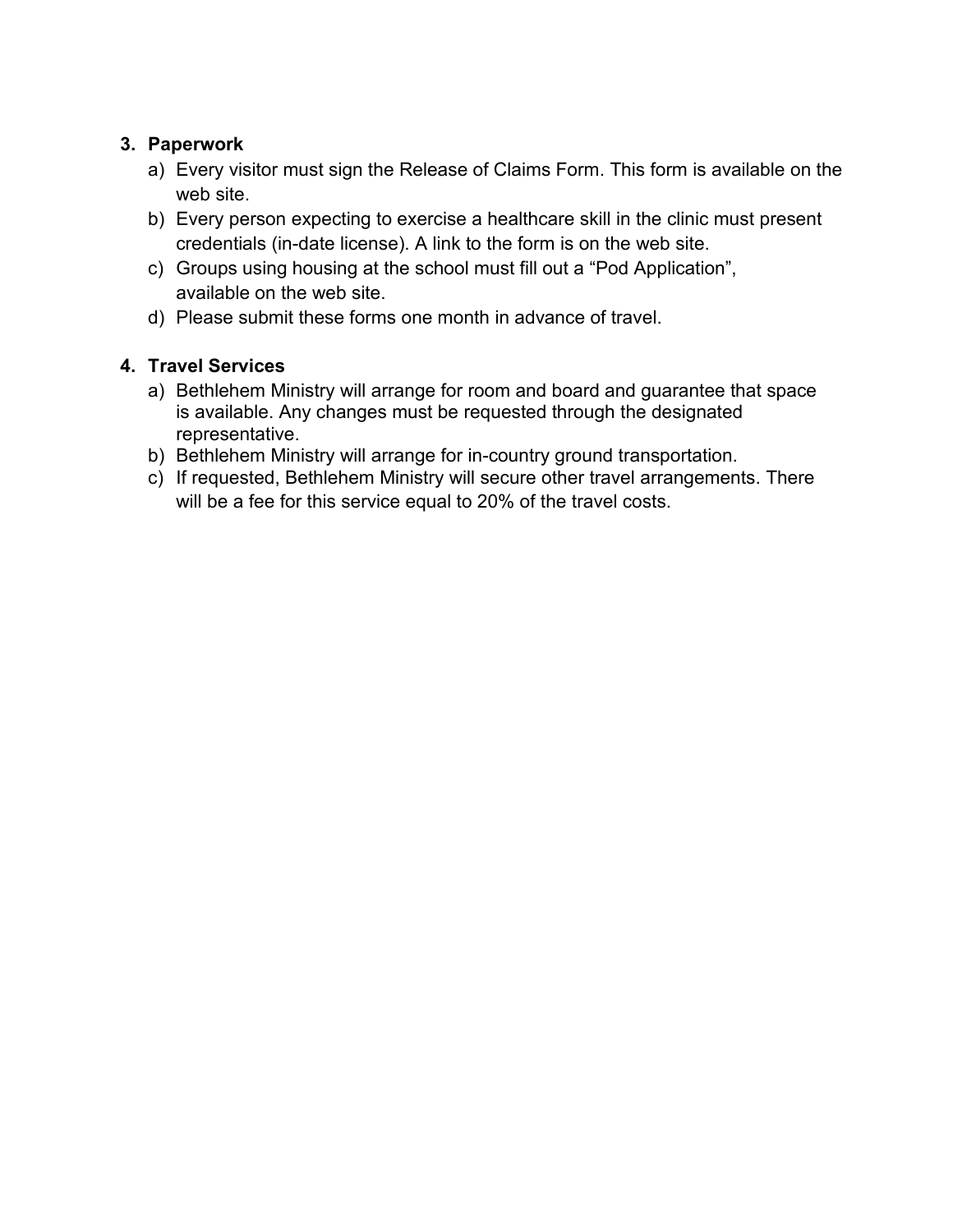

### **ROOM (POD) APPLICATION FORM TERRIER ROUGE, HAITI**

Name:

Telephone:

E-mail address:

Arrival date:

Departure date:

Please list below the names of persons you will be traveling with to Terrier Rouge, Haiti.

Emergency contact information:

Name:

Telephone:

E-mail:

Room and board are \$80 per day per person. This fee must be paid in American dollars and can be paid directly to Pere Bruno or mailed to Bethlehem Ministry, Inc. **at least 1 month before the date of your trip.**

### STAFF USE ONLY

Application Form approved by:

Signature: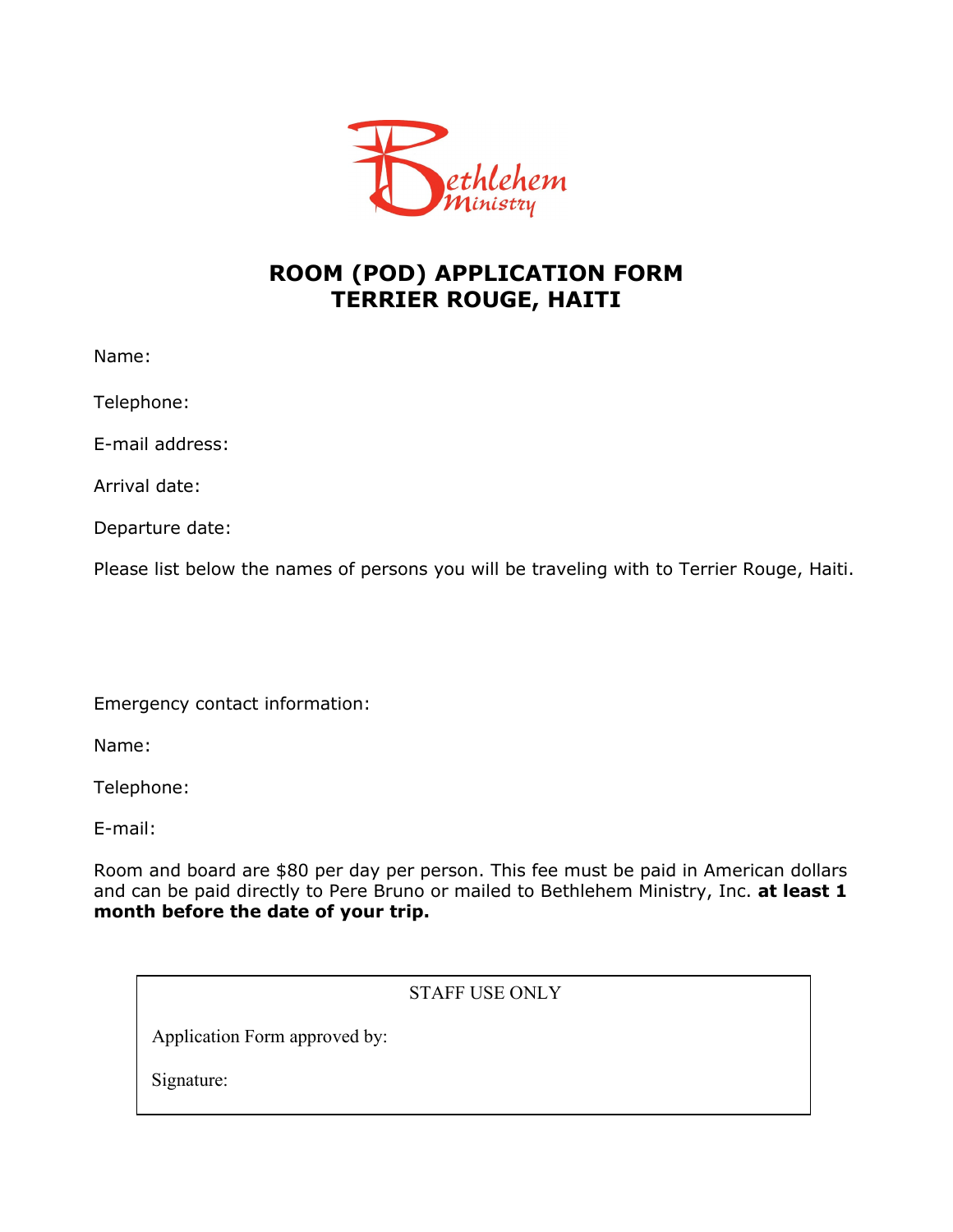

*PO Box 48387, Athens, GA 30604*

#### **RELEASE OF ALL CLAIMS AND COVENANT NOT TO SUE**

**Initial Here** 

*Please read this document carefully before signing. This Agreement affects important legal rights. You should consult an attorney if you have any questions about the terms of this Agreement.*

As used in this Agreement, "Releasors" means the undersigned and his or her heirs, personal representatives, administrators, executors, successors, and assigns. "Releasees" means Bethlehem Ministry, Inc. and its directors, officers, and employees. The Releasors and Releasees understand, intend and agree as follows:

**(1)** Haiti is one of the least developed and least stable countries in the Western Hemisphere. There are inherent risks and real danger involved in traveling to, from and within Haiti as well as in observing, undertaking, or participating in activities in Haiti. The risks include, without limitation, exposure to the following:

Random violence; violent crimes (e.g., death threats, murder, attempted murder, rape, assault, kidnapping, carjacking, armed robbery, theft, home invasions, looting, etc.); detention, torture, false imprisonment, exposure to political and social unrest or upheaval; natural disasters; acts of God; acts of war and/or other acts of aggression; accidents; accidental death or dismemberment.

There are health risks involved as well. These risks include, but are not limited to, the contraction of diseases such as malaria, hepatitis, AIDS, tuberculosis, dengue fever, tetanus, and anthrax, as well as other illnesses associated with lack of proper sanitation facilities.

The above constitute just a few of the risks associated with traveling or working in Haiti. Any of these may result in permanent, long or short-term personal injuries (including permanent, long or short-term injury to one's body, mind, emotions and/or health), economic losses, and/or property damage.

**(2)** In consideration of the opportunity afforded to the Releasors by the Releasees to travel to Haiti, and/or receive transportation provided by or through the Releasees, and/or receive board, lodging, or living quarters provided by or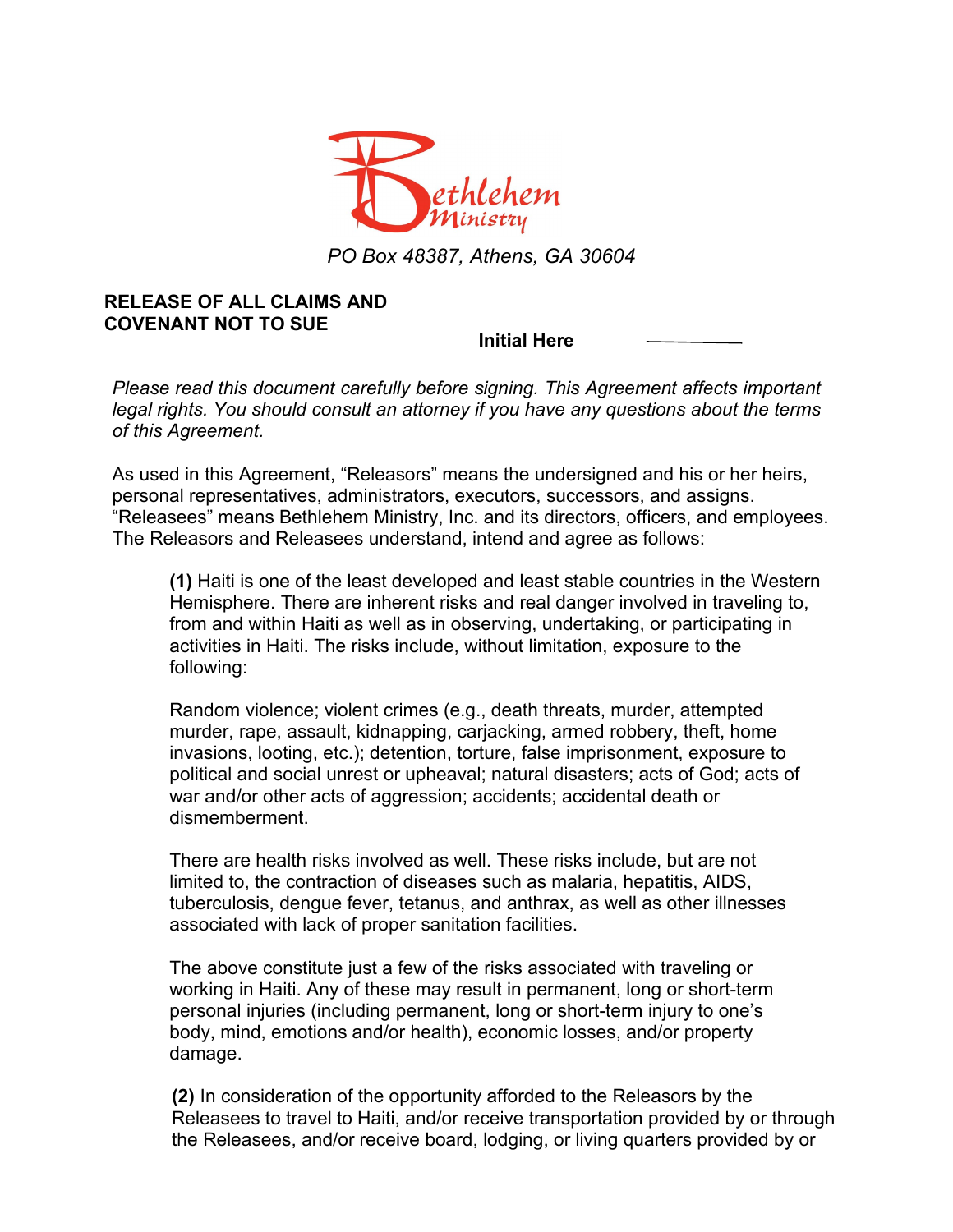through the Releasees at its facilities in Haiti or elsewhere, The Releasors knowingly and voluntarily agree to release, hold harmless, defend, and indemnify, the Releasees, of and from any and all manner of liability, claims, actions, causes of action, suits, damages, judgments, executions, claims for economic loss, property damage, personal injury (including injury to one's body, mind, or emotions), or wrongful death, and any demands whatsoever, in law, admiralty, or in equity, including but not limited to any matter, cause or thing that may arise out of, result from, or is related to traveling to, from or within Haiti, as well as in observing, undertaking, or participating in any activities in Haiti, any operations of the Releasees (including, but not limited to, the condition, quality, and/or consequences of any board, lodging, or living quarters provided by the Releasees at any location), or exposure to the risks delineated in Paragraph (1) above, or while on any property owned, possessed, or controlled by the Releasees or in connection with the operations or activities of the Releasees, even if caused by the negligence of the Releasees.

**(3)** The Releasors knowingly and voluntarily covenant that the Releasors will not sue the Releasees on account of any economic loss, property damage, personal injury (including injury to one's body, mind or emotions), or wrongful death, including, but not limited to any matter, cause, or thing that may arise out of, result from, or be related to any of the circumstances described in Paragraph (1), even if caused by the negligence of the Releasees.

**(4)** If for any reason any provision of the Agreement is held to be invalid or unenforceable, the remaining provisions of this Agreement shall not be affected by such determination and shall remain in full force and effect.

**(5)** This Agreement shall be construed, interpreted, and/or enforced under the laws of the State of Georgia without regard to its conflict of laws rules. The Releasors consent to the exclusive jurisdiction of the Georgia courts over any litigation or proceeding to enforce, construe or interpret the terms of this Agreement and submit to the subject matter and personal jurisdiction of Georgia courts. Any conflict of law questions shall be resolved in favor of applying the laws of the State of Georgia in construing, interpreting, and/or enforcing this Agreement.

**(6)** By signing below, I intend to bind all the Releasors to this Agreement and attest that:

• I have read carefully and understand the terms of this Agreement.

• I have accessed and read any travel warnings or information posted regarding travel to Haiti by the U.S. State Department at [www.state.gov](http://www.state.gov/) and will continue to receive up to date information from that site until the time of my departure for Haiti.

• I am at least eighteen (18) years old or my legal parent or guardian is signing this form with me.